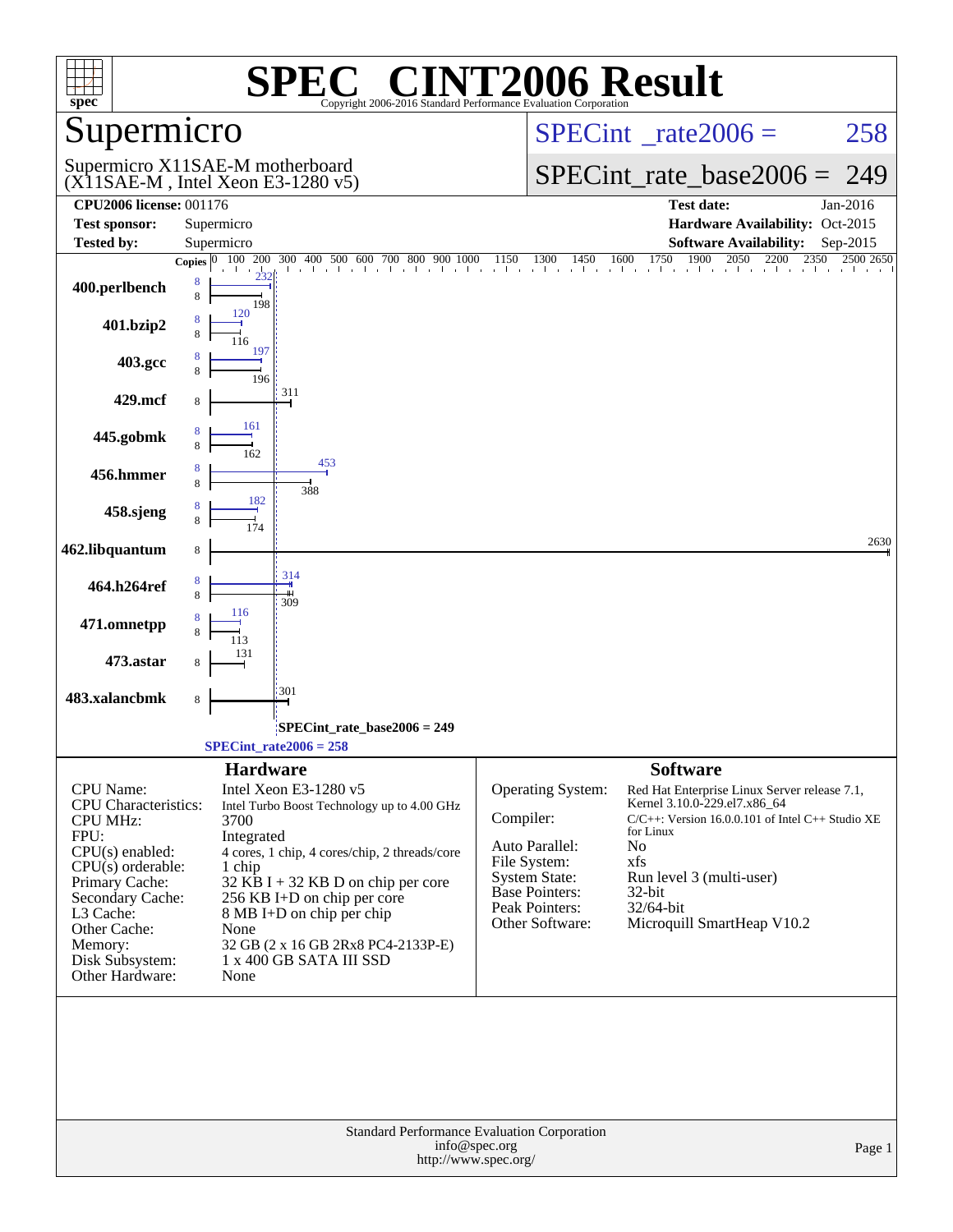

### Supermicro

#### (X11SAE-M , Intel Xeon E3-1280 v5) Supermicro X11SAE-M motherboard

SPECint rate $2006 = 258$ 

### [SPECint\\_rate\\_base2006 =](http://www.spec.org/auto/cpu2006/Docs/result-fields.html#SPECintratebase2006) 249

**[CPU2006 license:](http://www.spec.org/auto/cpu2006/Docs/result-fields.html#CPU2006license)** 001176 **[Test date:](http://www.spec.org/auto/cpu2006/Docs/result-fields.html#Testdate)** Jan-2016 **[Test sponsor:](http://www.spec.org/auto/cpu2006/Docs/result-fields.html#Testsponsor)** Supermicro Supermicro **[Hardware Availability:](http://www.spec.org/auto/cpu2006/Docs/result-fields.html#HardwareAvailability)** Oct-2015 **[Tested by:](http://www.spec.org/auto/cpu2006/Docs/result-fields.html#Testedby)** Supermicro **Supermicro [Software Availability:](http://www.spec.org/auto/cpu2006/Docs/result-fields.html#SoftwareAvailability)** Sep-2015

### **[Results Table](http://www.spec.org/auto/cpu2006/Docs/result-fields.html#ResultsTable)**

|                  |               |                |            | <b>Base</b>    |            |                |                  |                |                |              | <b>Peak</b>                                                                                              |              |                |              |
|------------------|---------------|----------------|------------|----------------|------------|----------------|------------------|----------------|----------------|--------------|----------------------------------------------------------------------------------------------------------|--------------|----------------|--------------|
| <b>Benchmark</b> | <b>Copies</b> | <b>Seconds</b> | Ratio      | <b>Seconds</b> | Ratio      | <b>Seconds</b> | Ratio            | <b>Copies</b>  | <b>Seconds</b> | <b>Ratio</b> | <b>Seconds</b>                                                                                           | <b>Ratio</b> | <b>Seconds</b> | <b>Ratio</b> |
| 400.perlbench    |               | 394            | 198        | 394            | 198        | 394            | 199 <sub>1</sub> |                | 336            | 233          | 337                                                                                                      | 232          | 338            | 232          |
| 401.bzip2        |               | 664            | 116        | 668            | <b>116</b> | 672            | 115              |                | 640            | 121          | 645                                                                                                      | 120          | 644            | <u>120</u>   |
| $403.\text{gcc}$ |               | 328            | 196        | 328            | 196        | 328            | 196 <sub>l</sub> | 8              | 325            | 198          | 328                                                                                                      | 196          | 327            | <u>197</u>   |
| $429$ .mcf       |               | 234            | 312        | 235            | 311        | 235            | 310l             | 8              | 234            | 312          | 235                                                                                                      | 311          | 235            | 310          |
| $445$ .gobmk     |               | 518            | 162        | 518            | 162        | 517            | 162              | $\Omega$       | 520            | 161          | 520                                                                                                      | <u>161</u>   | 520            | 161          |
| 456.hmmer        |               | 194            | 385        | 192            | 388        | 192            | 389              | 8              | 165            | 451          | 165                                                                                                      | 453          | 164            | 454          |
| $458$ .sjeng     |               | 556            | 174        | 554            | 175        | 555            | 174              | 8              | 532            | 182          | 533                                                                                                      | 182          | 533            | 182          |
| 462.libquantum   |               | 62.9           | 2640       | 63.0           | 2630       | 63.0           | 2630             |                | 62.9           | 2640         | 63.0                                                                                                     | 2630         | 63.0           | 2630         |
| 464.h264ref      |               | 556            | 319        | 586            | 302        | 573            | 309              | 8              | 558            | 318          | 575                                                                                                      | 308          | 564            | 314          |
| 471.omnetpp      |               | 444            | <b>113</b> | 444            | 113        | 444            | 113              |                | 432            | 116          | 433                                                                                                      | <b>116</b>   | 433            | <u>116</u>   |
| $473$ . astar    |               | 427            | 132        | 427            | 131        | 428            | 131              | $\overline{8}$ | 427            | 132          | 427                                                                                                      | 131          | 428            | 131          |
| 483.xalancbmk    |               | 184            | 300        | 182            | 303        | 183            | 301              | 8              | 184            | 300          | 182                                                                                                      | 303          | 183            | <b>301</b>   |
|                  |               |                |            |                |            |                |                  |                |                |              | Results appear in the order in which they were run. Bold underlined text indicates a median measurement. |              |                |              |

### **[Submit Notes](http://www.spec.org/auto/cpu2006/Docs/result-fields.html#SubmitNotes)**

 The taskset mechanism was used to bind copies to processors. The config file option 'submit' was used to generate taskset commands to bind each copy to a specific processor. For details, please see the config file.

### **[Operating System Notes](http://www.spec.org/auto/cpu2006/Docs/result-fields.html#OperatingSystemNotes)**

Stack size set to unlimited using "ulimit -s unlimited"

### **[Platform Notes](http://www.spec.org/auto/cpu2006/Docs/result-fields.html#PlatformNotes)**

Standard Performance Evaluation Corporation [info@spec.org](mailto:info@spec.org) As tested, the system used a Supermicro CSE-731i-300B chassis. The chassis is configured with 2 PWS-305-PQ redundant power supply, 1 SNK-P0046A4 heatsink, as well as 1 FAN-0108L4 rear cooling fan. Sysinfo program /usr/cpu2006/config/sysinfo.rev6914 \$Rev: 6914 \$ \$Date:: 2014-06-25 #\$ e3fbb8667b5a285932ceab81e28219e1 running on X10SRA-01 Thu Jan 28 06:19:09 2016 This section contains SUT (System Under Test) info as seen by some common utilities. To remove or add to this section, see: <http://www.spec.org/cpu2006/Docs/config.html#sysinfo> From /proc/cpuinfo model name : Intel(R) Xeon(R) CPU E3-1280 v5 @ 3.70GHz 1 "physical id"s (chips) 8 "processors" cores, siblings (Caution: counting these is hw and system dependent. The following excerpts from /proc/cpuinfo might not be reliable. Use with Continued on next page

<http://www.spec.org/>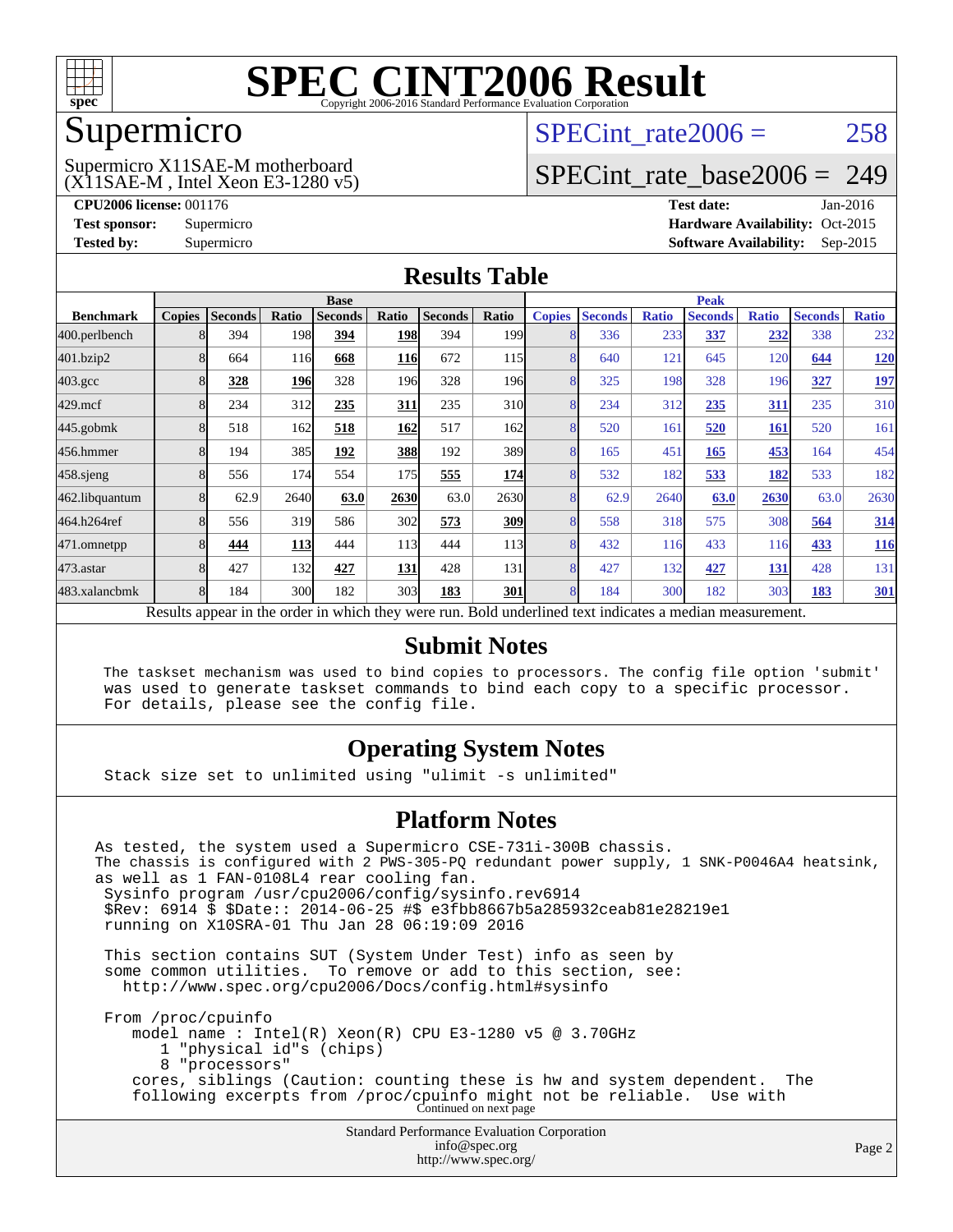

## Supermicro

SPECint rate $2006 = 258$ 

(X11SAE-M , Intel Xeon E3-1280 v5) Supermicro X11SAE-M motherboard

[SPECint\\_rate\\_base2006 =](http://www.spec.org/auto/cpu2006/Docs/result-fields.html#SPECintratebase2006) 249

**[CPU2006 license:](http://www.spec.org/auto/cpu2006/Docs/result-fields.html#CPU2006license)** 001176 **[Test date:](http://www.spec.org/auto/cpu2006/Docs/result-fields.html#Testdate)** Jan-2016 **[Test sponsor:](http://www.spec.org/auto/cpu2006/Docs/result-fields.html#Testsponsor)** Supermicro Supermicro **[Hardware Availability:](http://www.spec.org/auto/cpu2006/Docs/result-fields.html#HardwareAvailability)** Oct-2015 **[Tested by:](http://www.spec.org/auto/cpu2006/Docs/result-fields.html#Testedby)** Supermicro **Supermicro [Software Availability:](http://www.spec.org/auto/cpu2006/Docs/result-fields.html#SoftwareAvailability)** Sep-2015

### **[Platform Notes \(Continued\)](http://www.spec.org/auto/cpu2006/Docs/result-fields.html#PlatformNotes)**

 caution.) cpu cores : 4 siblings : 8 physical 0: cores 0 1 2 3 cache size : 8192 KB From /proc/meminfo MemTotal: 32760152 kB HugePages\_Total: 0<br>Hugepagesize: 2048 kB Hugepagesize: From /etc/\*release\* /etc/\*version\* os-release: NAME="Red Hat Enterprise Linux Server" VERSION="7.1 (Maipo)" ID="rhel" ID\_LIKE="fedora" VERSION\_ID="7.1" PRETTY\_NAME="Red Hat Enterprise Linux Server 7.1 (Maipo)" ANSI\_COLOR="0;31" CPE\_NAME="cpe:/o:redhat:enterprise\_linux:7.1:GA:server" redhat-release: Red Hat Enterprise Linux Server release 7.1 (Maipo) system-release: Red Hat Enterprise Linux Server release 7.1 (Maipo) system-release-cpe: cpe:/o:redhat:enterprise\_linux:7.1:ga:server uname -a: Linux X10SRA-01 3.10.0-229.el7.x86\_64 #1 SMP Thu Jan 29 18:37:38 EST 2015 x86\_64 x86\_64 x86\_64 GNU/Linux run-level 3 Jan 28 02:15 SPEC is set to: /usr/cpu2006 Filesystem Type Size Used Avail Use% Mounted on /dev/sda2 xfs 183G 5.3G 178G 3% / Additional information from dmidecode: Warning: Use caution when you interpret this section. The 'dmidecode' program reads system data which is "intended to allow hardware to be accurately determined", but the intent may not be met, as there are frequent changes to hardware, firmware, and the "DMTF SMBIOS" standard. BIOS American Megatrends Inc. 1.0a 12/21/2015 Memory: 2x Not Specified Not Specified 2x Samsung M391A2K43BB1-CPB 16 GB 2 rank 2133 MHz (End of data from sysinfo program)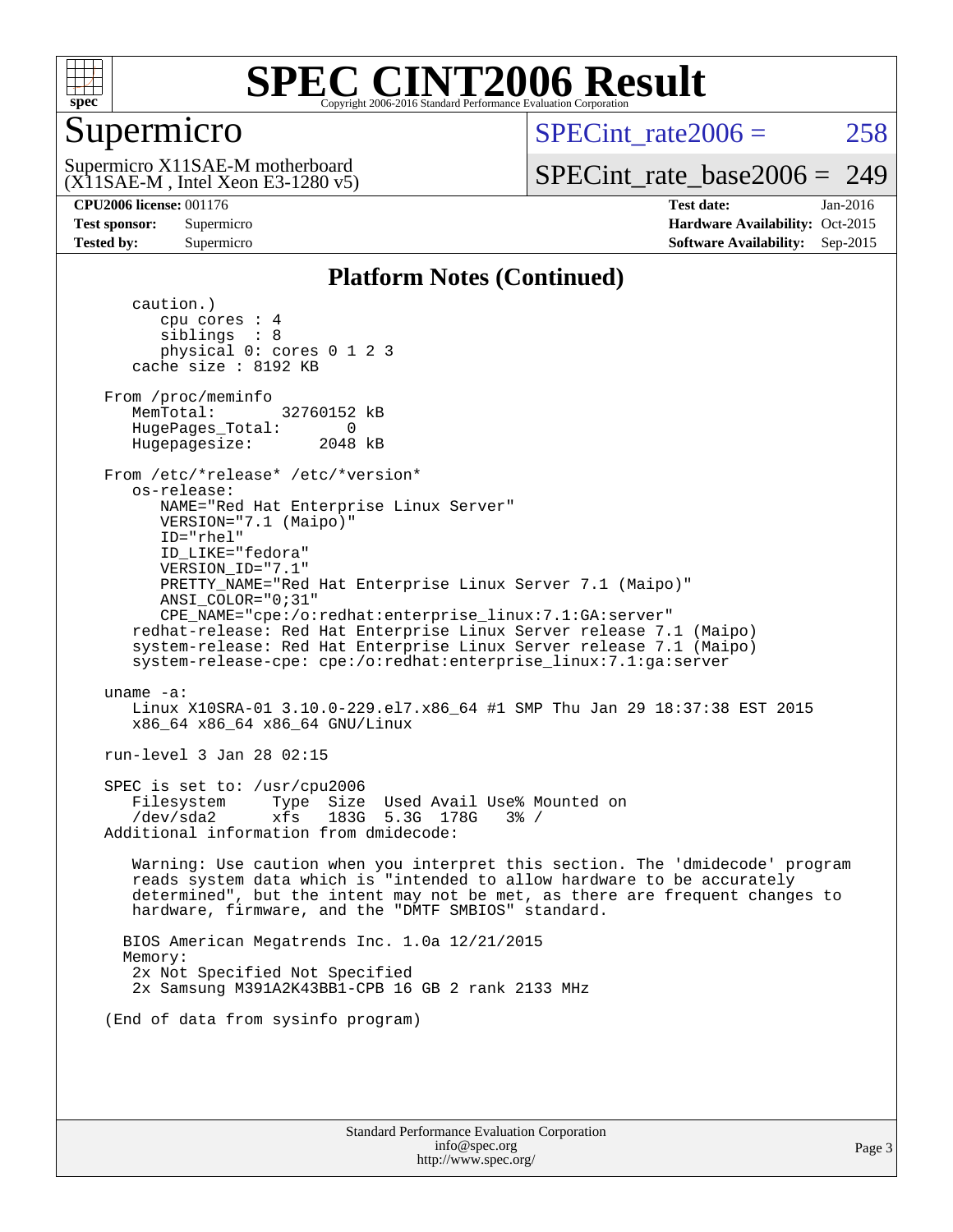

## Supermicro

SPECint rate $2006 = 258$ 

(X11SAE-M , Intel Xeon E3-1280 v5) Supermicro X11SAE-M motherboard

[SPECint\\_rate\\_base2006 =](http://www.spec.org/auto/cpu2006/Docs/result-fields.html#SPECintratebase2006) 249

**[Tested by:](http://www.spec.org/auto/cpu2006/Docs/result-fields.html#Testedby)** Supermicro **Supermicro [Software Availability:](http://www.spec.org/auto/cpu2006/Docs/result-fields.html#SoftwareAvailability)** Sep-2015

**[CPU2006 license:](http://www.spec.org/auto/cpu2006/Docs/result-fields.html#CPU2006license)** 001176 **[Test date:](http://www.spec.org/auto/cpu2006/Docs/result-fields.html#Testdate)** Jan-2016 **[Test sponsor:](http://www.spec.org/auto/cpu2006/Docs/result-fields.html#Testsponsor)** Supermicro Supermicro **[Hardware Availability:](http://www.spec.org/auto/cpu2006/Docs/result-fields.html#HardwareAvailability)** Oct-2015

### **[General Notes](http://www.spec.org/auto/cpu2006/Docs/result-fields.html#GeneralNotes)**

Environment variables set by runspec before the start of the run: LD LIBRARY PATH = "/usr/cpu2006/libs/32:/usr/cpu2006/libs/64:/usr/cpu2006/sh"

 Binaries compiled on a system with 1x Intel Core i5-4670K CPU + 32GB memory using RedHat EL 7.1 Transparent Huge Pages enabled with: echo always > /sys/kernel/mm/transparent\_hugepage/enabled

### **[Base Compiler Invocation](http://www.spec.org/auto/cpu2006/Docs/result-fields.html#BaseCompilerInvocation)**

[C benchmarks](http://www.spec.org/auto/cpu2006/Docs/result-fields.html#Cbenchmarks):

[icc -m32 -L/opt/intel/compilers\\_and\\_libraries\\_2016/linux/compiler/lib/ia32\\_lin](http://www.spec.org/cpu2006/results/res2016q1/cpu2006-20160206-38996.flags.html#user_CCbase_intel_icc_e10256ba5924b668798078a321b0cb3f)

#### [C++ benchmarks:](http://www.spec.org/auto/cpu2006/Docs/result-fields.html#CXXbenchmarks)

[icpc -m32 -L/opt/intel/compilers\\_and\\_libraries\\_2016/linux/compiler/lib/ia32\\_lin](http://www.spec.org/cpu2006/results/res2016q1/cpu2006-20160206-38996.flags.html#user_CXXbase_intel_icpc_b4f50a394bdb4597aa5879c16bc3f5c5)

### **[Base Portability Flags](http://www.spec.org/auto/cpu2006/Docs/result-fields.html#BasePortabilityFlags)**

 400.perlbench: [-D\\_FILE\\_OFFSET\\_BITS=64](http://www.spec.org/cpu2006/results/res2016q1/cpu2006-20160206-38996.flags.html#user_basePORTABILITY400_perlbench_file_offset_bits_64_438cf9856305ebd76870a2c6dc2689ab) [-DSPEC\\_CPU\\_LINUX\\_IA32](http://www.spec.org/cpu2006/results/res2016q1/cpu2006-20160206-38996.flags.html#b400.perlbench_baseCPORTABILITY_DSPEC_CPU_LINUX_IA32)  $401.bzip2: -D$ FILE\_OFFSET\_BITS=64 403.gcc: [-D\\_FILE\\_OFFSET\\_BITS=64](http://www.spec.org/cpu2006/results/res2016q1/cpu2006-20160206-38996.flags.html#user_basePORTABILITY403_gcc_file_offset_bits_64_438cf9856305ebd76870a2c6dc2689ab) 429.mcf: [-D\\_FILE\\_OFFSET\\_BITS=64](http://www.spec.org/cpu2006/results/res2016q1/cpu2006-20160206-38996.flags.html#user_basePORTABILITY429_mcf_file_offset_bits_64_438cf9856305ebd76870a2c6dc2689ab) 445.gobmk: [-D\\_FILE\\_OFFSET\\_BITS=64](http://www.spec.org/cpu2006/results/res2016q1/cpu2006-20160206-38996.flags.html#user_basePORTABILITY445_gobmk_file_offset_bits_64_438cf9856305ebd76870a2c6dc2689ab) 456.hmmer: [-D\\_FILE\\_OFFSET\\_BITS=64](http://www.spec.org/cpu2006/results/res2016q1/cpu2006-20160206-38996.flags.html#user_basePORTABILITY456_hmmer_file_offset_bits_64_438cf9856305ebd76870a2c6dc2689ab) 458.sjeng: [-D\\_FILE\\_OFFSET\\_BITS=64](http://www.spec.org/cpu2006/results/res2016q1/cpu2006-20160206-38996.flags.html#user_basePORTABILITY458_sjeng_file_offset_bits_64_438cf9856305ebd76870a2c6dc2689ab) 462.libquantum: [-D\\_FILE\\_OFFSET\\_BITS=64](http://www.spec.org/cpu2006/results/res2016q1/cpu2006-20160206-38996.flags.html#user_basePORTABILITY462_libquantum_file_offset_bits_64_438cf9856305ebd76870a2c6dc2689ab) [-DSPEC\\_CPU\\_LINUX](http://www.spec.org/cpu2006/results/res2016q1/cpu2006-20160206-38996.flags.html#b462.libquantum_baseCPORTABILITY_DSPEC_CPU_LINUX) 464.h264ref: [-D\\_FILE\\_OFFSET\\_BITS=64](http://www.spec.org/cpu2006/results/res2016q1/cpu2006-20160206-38996.flags.html#user_basePORTABILITY464_h264ref_file_offset_bits_64_438cf9856305ebd76870a2c6dc2689ab) 471.omnetpp: [-D\\_FILE\\_OFFSET\\_BITS=64](http://www.spec.org/cpu2006/results/res2016q1/cpu2006-20160206-38996.flags.html#user_basePORTABILITY471_omnetpp_file_offset_bits_64_438cf9856305ebd76870a2c6dc2689ab) 473.astar: [-D\\_FILE\\_OFFSET\\_BITS=64](http://www.spec.org/cpu2006/results/res2016q1/cpu2006-20160206-38996.flags.html#user_basePORTABILITY473_astar_file_offset_bits_64_438cf9856305ebd76870a2c6dc2689ab) 483.xalancbmk: [-D\\_FILE\\_OFFSET\\_BITS=64](http://www.spec.org/cpu2006/results/res2016q1/cpu2006-20160206-38996.flags.html#user_basePORTABILITY483_xalancbmk_file_offset_bits_64_438cf9856305ebd76870a2c6dc2689ab) [-DSPEC\\_CPU\\_LINUX](http://www.spec.org/cpu2006/results/res2016q1/cpu2006-20160206-38996.flags.html#b483.xalancbmk_baseCXXPORTABILITY_DSPEC_CPU_LINUX)

### **[Base Optimization Flags](http://www.spec.org/auto/cpu2006/Docs/result-fields.html#BaseOptimizationFlags)**

#### [C benchmarks](http://www.spec.org/auto/cpu2006/Docs/result-fields.html#Cbenchmarks):

[-xCORE-AVX2](http://www.spec.org/cpu2006/results/res2016q1/cpu2006-20160206-38996.flags.html#user_CCbase_f-xAVX2_5f5fc0cbe2c9f62c816d3e45806c70d7) [-ipo](http://www.spec.org/cpu2006/results/res2016q1/cpu2006-20160206-38996.flags.html#user_CCbase_f-ipo) [-O3](http://www.spec.org/cpu2006/results/res2016q1/cpu2006-20160206-38996.flags.html#user_CCbase_f-O3) [-no-prec-div](http://www.spec.org/cpu2006/results/res2016q1/cpu2006-20160206-38996.flags.html#user_CCbase_f-no-prec-div) [-opt-prefetch](http://www.spec.org/cpu2006/results/res2016q1/cpu2006-20160206-38996.flags.html#user_CCbase_f-opt-prefetch) [-opt-mem-layout-trans=3](http://www.spec.org/cpu2006/results/res2016q1/cpu2006-20160206-38996.flags.html#user_CCbase_f-opt-mem-layout-trans_a7b82ad4bd7abf52556d4961a2ae94d5)

#### [C++ benchmarks:](http://www.spec.org/auto/cpu2006/Docs/result-fields.html#CXXbenchmarks)

[-xCORE-AVX2](http://www.spec.org/cpu2006/results/res2016q1/cpu2006-20160206-38996.flags.html#user_CXXbase_f-xAVX2_5f5fc0cbe2c9f62c816d3e45806c70d7) [-ipo](http://www.spec.org/cpu2006/results/res2016q1/cpu2006-20160206-38996.flags.html#user_CXXbase_f-ipo) [-O3](http://www.spec.org/cpu2006/results/res2016q1/cpu2006-20160206-38996.flags.html#user_CXXbase_f-O3) [-no-prec-div](http://www.spec.org/cpu2006/results/res2016q1/cpu2006-20160206-38996.flags.html#user_CXXbase_f-no-prec-div) [-opt-prefetch](http://www.spec.org/cpu2006/results/res2016q1/cpu2006-20160206-38996.flags.html#user_CXXbase_f-opt-prefetch) [-opt-mem-layout-trans=3](http://www.spec.org/cpu2006/results/res2016q1/cpu2006-20160206-38996.flags.html#user_CXXbase_f-opt-mem-layout-trans_a7b82ad4bd7abf52556d4961a2ae94d5) [-Wl,-z,muldefs](http://www.spec.org/cpu2006/results/res2016q1/cpu2006-20160206-38996.flags.html#user_CXXbase_link_force_multiple1_74079c344b956b9658436fd1b6dd3a8a) [-L/sh -lsmartheap](http://www.spec.org/cpu2006/results/res2016q1/cpu2006-20160206-38996.flags.html#user_CXXbase_SmartHeap_32f6c82aa1ed9c52345d30cf6e4a0499)

> Standard Performance Evaluation Corporation [info@spec.org](mailto:info@spec.org) <http://www.spec.org/>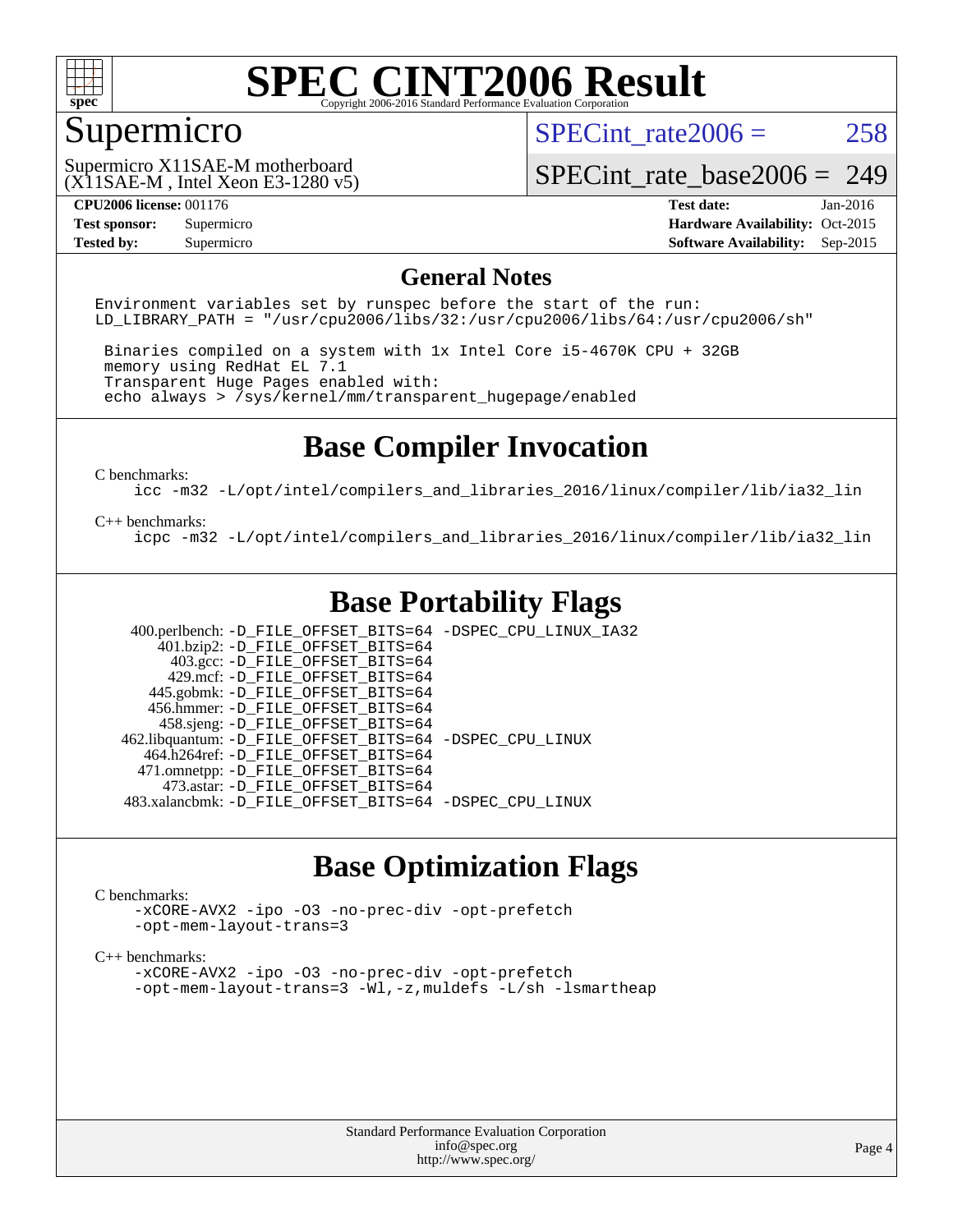

### Supermicro

SPECint rate $2006 = 258$ 

(X11SAE-M , Intel Xeon E3-1280 v5) Supermicro X11SAE-M motherboard

[SPECint\\_rate\\_base2006 =](http://www.spec.org/auto/cpu2006/Docs/result-fields.html#SPECintratebase2006) 249

**[CPU2006 license:](http://www.spec.org/auto/cpu2006/Docs/result-fields.html#CPU2006license)** 001176 **[Test date:](http://www.spec.org/auto/cpu2006/Docs/result-fields.html#Testdate)** Jan-2016 **[Test sponsor:](http://www.spec.org/auto/cpu2006/Docs/result-fields.html#Testsponsor)** Supermicro Supermicro **[Hardware Availability:](http://www.spec.org/auto/cpu2006/Docs/result-fields.html#HardwareAvailability)** Oct-2015 **[Tested by:](http://www.spec.org/auto/cpu2006/Docs/result-fields.html#Testedby)** Supermicro **Supermicro [Software Availability:](http://www.spec.org/auto/cpu2006/Docs/result-fields.html#SoftwareAvailability)** Sep-2015

### **[Base Other Flags](http://www.spec.org/auto/cpu2006/Docs/result-fields.html#BaseOtherFlags)**

[C benchmarks](http://www.spec.org/auto/cpu2006/Docs/result-fields.html#Cbenchmarks):

403.gcc: [-Dalloca=\\_alloca](http://www.spec.org/cpu2006/results/res2016q1/cpu2006-20160206-38996.flags.html#b403.gcc_baseEXTRA_CFLAGS_Dalloca_be3056838c12de2578596ca5467af7f3)

### **[Peak Compiler Invocation](http://www.spec.org/auto/cpu2006/Docs/result-fields.html#PeakCompilerInvocation)**

[C benchmarks \(except as noted below\)](http://www.spec.org/auto/cpu2006/Docs/result-fields.html#Cbenchmarksexceptasnotedbelow):

[icc -m32 -L/opt/intel/compilers\\_and\\_libraries\\_2016/linux/compiler/lib/ia32\\_lin](http://www.spec.org/cpu2006/results/res2016q1/cpu2006-20160206-38996.flags.html#user_CCpeak_intel_icc_e10256ba5924b668798078a321b0cb3f)

400.perlbench: [icc -m64](http://www.spec.org/cpu2006/results/res2016q1/cpu2006-20160206-38996.flags.html#user_peakCCLD400_perlbench_intel_icc_64bit_bda6cc9af1fdbb0edc3795bac97ada53)

401.bzip2: [icc -m64](http://www.spec.org/cpu2006/results/res2016q1/cpu2006-20160206-38996.flags.html#user_peakCCLD401_bzip2_intel_icc_64bit_bda6cc9af1fdbb0edc3795bac97ada53)

456.hmmer: [icc -m64](http://www.spec.org/cpu2006/results/res2016q1/cpu2006-20160206-38996.flags.html#user_peakCCLD456_hmmer_intel_icc_64bit_bda6cc9af1fdbb0edc3795bac97ada53)

458.sjeng: [icc -m64](http://www.spec.org/cpu2006/results/res2016q1/cpu2006-20160206-38996.flags.html#user_peakCCLD458_sjeng_intel_icc_64bit_bda6cc9af1fdbb0edc3795bac97ada53)

[C++ benchmarks:](http://www.spec.org/auto/cpu2006/Docs/result-fields.html#CXXbenchmarks)

[icpc -m32 -L/opt/intel/compilers\\_and\\_libraries\\_2016/linux/compiler/lib/ia32\\_lin](http://www.spec.org/cpu2006/results/res2016q1/cpu2006-20160206-38996.flags.html#user_CXXpeak_intel_icpc_b4f50a394bdb4597aa5879c16bc3f5c5)

### **[Peak Portability Flags](http://www.spec.org/auto/cpu2006/Docs/result-fields.html#PeakPortabilityFlags)**

 400.perlbench: [-D\\_FILE\\_OFFSET\\_BITS=64](http://www.spec.org/cpu2006/results/res2016q1/cpu2006-20160206-38996.flags.html#user_peakPORTABILITY400_perlbench_file_offset_bits_64_438cf9856305ebd76870a2c6dc2689ab) [-DSPEC\\_CPU\\_LP64](http://www.spec.org/cpu2006/results/res2016q1/cpu2006-20160206-38996.flags.html#b400.perlbench_peakCPORTABILITY_DSPEC_CPU_LP64) [-DSPEC\\_CPU\\_LINUX\\_X64](http://www.spec.org/cpu2006/results/res2016q1/cpu2006-20160206-38996.flags.html#b400.perlbench_peakCPORTABILITY_DSPEC_CPU_LINUX_X64) 401.bzip2: [-D\\_FILE\\_OFFSET\\_BITS=64](http://www.spec.org/cpu2006/results/res2016q1/cpu2006-20160206-38996.flags.html#user_peakPORTABILITY401_bzip2_file_offset_bits_64_438cf9856305ebd76870a2c6dc2689ab) [-DSPEC\\_CPU\\_LP64](http://www.spec.org/cpu2006/results/res2016q1/cpu2006-20160206-38996.flags.html#suite_peakCPORTABILITY401_bzip2_DSPEC_CPU_LP64) 403.gcc: [-D\\_FILE\\_OFFSET\\_BITS=64](http://www.spec.org/cpu2006/results/res2016q1/cpu2006-20160206-38996.flags.html#user_peakPORTABILITY403_gcc_file_offset_bits_64_438cf9856305ebd76870a2c6dc2689ab) 429.mcf: [-D\\_FILE\\_OFFSET\\_BITS=64](http://www.spec.org/cpu2006/results/res2016q1/cpu2006-20160206-38996.flags.html#user_peakPORTABILITY429_mcf_file_offset_bits_64_438cf9856305ebd76870a2c6dc2689ab) 445.gobmk: [-D\\_FILE\\_OFFSET\\_BITS=64](http://www.spec.org/cpu2006/results/res2016q1/cpu2006-20160206-38996.flags.html#user_peakPORTABILITY445_gobmk_file_offset_bits_64_438cf9856305ebd76870a2c6dc2689ab) 456.hmmer: [-D\\_FILE\\_OFFSET\\_BITS=64](http://www.spec.org/cpu2006/results/res2016q1/cpu2006-20160206-38996.flags.html#user_peakPORTABILITY456_hmmer_file_offset_bits_64_438cf9856305ebd76870a2c6dc2689ab) [-DSPEC\\_CPU\\_LP64](http://www.spec.org/cpu2006/results/res2016q1/cpu2006-20160206-38996.flags.html#suite_peakCPORTABILITY456_hmmer_DSPEC_CPU_LP64) 458.sjeng: [-D\\_FILE\\_OFFSET\\_BITS=64](http://www.spec.org/cpu2006/results/res2016q1/cpu2006-20160206-38996.flags.html#user_peakPORTABILITY458_sjeng_file_offset_bits_64_438cf9856305ebd76870a2c6dc2689ab) [-DSPEC\\_CPU\\_LP64](http://www.spec.org/cpu2006/results/res2016q1/cpu2006-20160206-38996.flags.html#suite_peakCPORTABILITY458_sjeng_DSPEC_CPU_LP64) 462.libquantum: [-D\\_FILE\\_OFFSET\\_BITS=64](http://www.spec.org/cpu2006/results/res2016q1/cpu2006-20160206-38996.flags.html#user_peakPORTABILITY462_libquantum_file_offset_bits_64_438cf9856305ebd76870a2c6dc2689ab) [-DSPEC\\_CPU\\_LINUX](http://www.spec.org/cpu2006/results/res2016q1/cpu2006-20160206-38996.flags.html#b462.libquantum_peakCPORTABILITY_DSPEC_CPU_LINUX) 464.h264ref: [-D\\_FILE\\_OFFSET\\_BITS=64](http://www.spec.org/cpu2006/results/res2016q1/cpu2006-20160206-38996.flags.html#user_peakPORTABILITY464_h264ref_file_offset_bits_64_438cf9856305ebd76870a2c6dc2689ab) 471.omnetpp: [-D\\_FILE\\_OFFSET\\_BITS=64](http://www.spec.org/cpu2006/results/res2016q1/cpu2006-20160206-38996.flags.html#user_peakPORTABILITY471_omnetpp_file_offset_bits_64_438cf9856305ebd76870a2c6dc2689ab) 473.astar: [-D\\_FILE\\_OFFSET\\_BITS=64](http://www.spec.org/cpu2006/results/res2016q1/cpu2006-20160206-38996.flags.html#user_peakPORTABILITY473_astar_file_offset_bits_64_438cf9856305ebd76870a2c6dc2689ab) 483.xalancbmk: [-D\\_FILE\\_OFFSET\\_BITS=64](http://www.spec.org/cpu2006/results/res2016q1/cpu2006-20160206-38996.flags.html#user_peakPORTABILITY483_xalancbmk_file_offset_bits_64_438cf9856305ebd76870a2c6dc2689ab) [-DSPEC\\_CPU\\_LINUX](http://www.spec.org/cpu2006/results/res2016q1/cpu2006-20160206-38996.flags.html#b483.xalancbmk_peakCXXPORTABILITY_DSPEC_CPU_LINUX)

### **[Peak Optimization Flags](http://www.spec.org/auto/cpu2006/Docs/result-fields.html#PeakOptimizationFlags)**

[C benchmarks](http://www.spec.org/auto/cpu2006/Docs/result-fields.html#Cbenchmarks):

 400.perlbench: [-xCORE-AVX2](http://www.spec.org/cpu2006/results/res2016q1/cpu2006-20160206-38996.flags.html#user_peakPASS2_CFLAGSPASS2_LDCFLAGS400_perlbench_f-xAVX2_5f5fc0cbe2c9f62c816d3e45806c70d7)(pass 2) [-prof-gen:threadsafe](http://www.spec.org/cpu2006/results/res2016q1/cpu2006-20160206-38996.flags.html#user_peakPASS1_CFLAGSPASS1_LDCFLAGS400_perlbench_prof_gen_21a26eb79f378b550acd7bec9fe4467a)(pass 1) [-ipo](http://www.spec.org/cpu2006/results/res2016q1/cpu2006-20160206-38996.flags.html#user_peakPASS2_CFLAGSPASS2_LDCFLAGS400_perlbench_f-ipo)(pass 2) [-O3](http://www.spec.org/cpu2006/results/res2016q1/cpu2006-20160206-38996.flags.html#user_peakPASS2_CFLAGSPASS2_LDCFLAGS400_perlbench_f-O3)(pass 2) [-no-prec-div](http://www.spec.org/cpu2006/results/res2016q1/cpu2006-20160206-38996.flags.html#user_peakPASS2_CFLAGSPASS2_LDCFLAGS400_perlbench_f-no-prec-div)(pass 2) [-par-num-threads=1](http://www.spec.org/cpu2006/results/res2016q1/cpu2006-20160206-38996.flags.html#user_peakPASS1_CFLAGSPASS1_LDCFLAGS400_perlbench_par_num_threads_786a6ff141b4e9e90432e998842df6c2)(pass 1) [-prof-use](http://www.spec.org/cpu2006/results/res2016q1/cpu2006-20160206-38996.flags.html#user_peakPASS2_CFLAGSPASS2_LDCFLAGS400_perlbench_prof_use_bccf7792157ff70d64e32fe3e1250b55)(pass 2) [-auto-ilp32](http://www.spec.org/cpu2006/results/res2016q1/cpu2006-20160206-38996.flags.html#user_peakCOPTIMIZE400_perlbench_f-auto-ilp32)

Continued on next page

Standard Performance Evaluation Corporation [info@spec.org](mailto:info@spec.org) <http://www.spec.org/>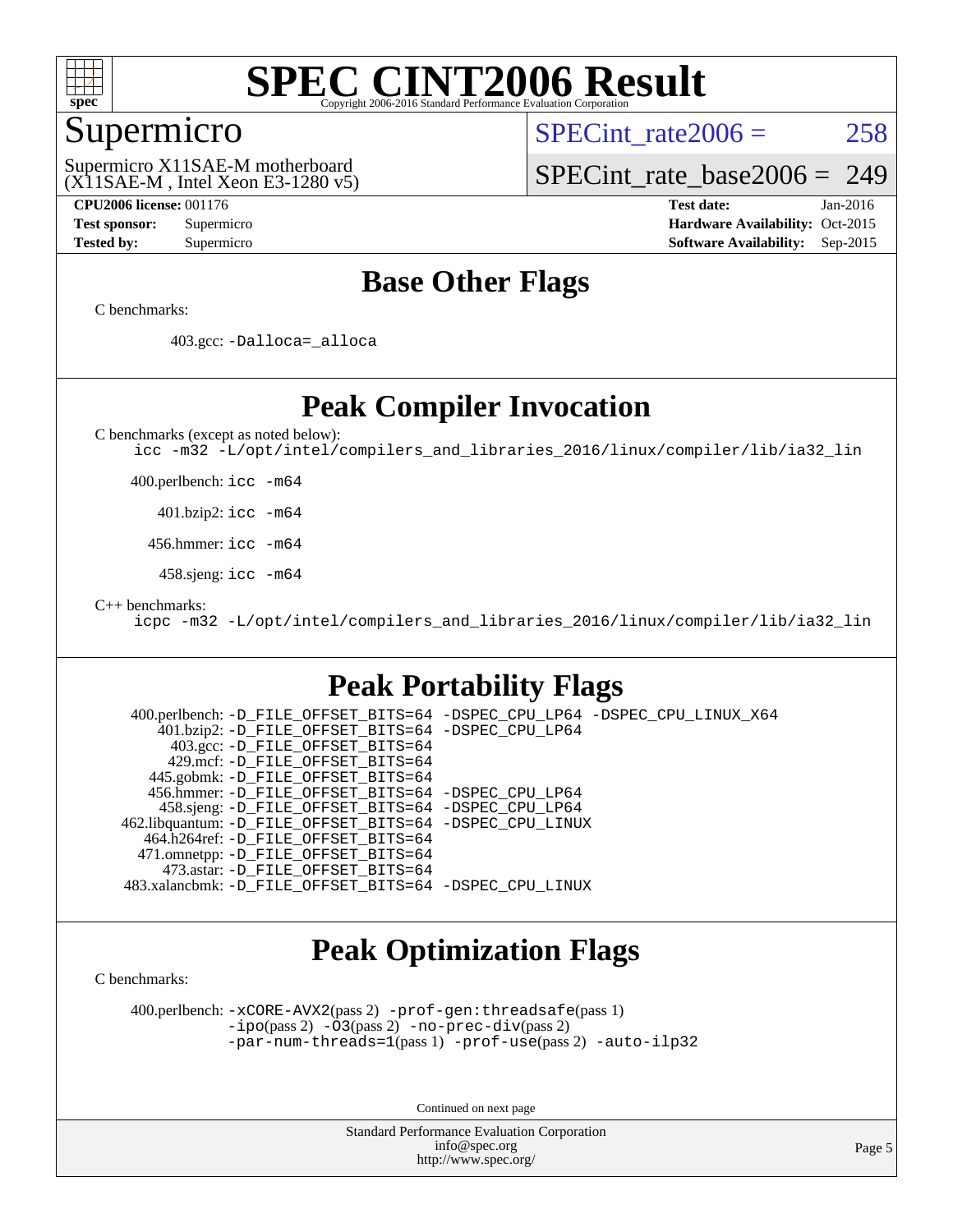

## Supermicro

SPECint rate $2006 = 258$ 

(X11SAE-M , Intel Xeon E3-1280 v5) Supermicro X11SAE-M motherboard

[SPECint\\_rate\\_base2006 =](http://www.spec.org/auto/cpu2006/Docs/result-fields.html#SPECintratebase2006) 249

| <b>Test sponsor:</b> | Supermicro |
|----------------------|------------|
| <b>Tested by:</b>    | Supermicro |

**[CPU2006 license:](http://www.spec.org/auto/cpu2006/Docs/result-fields.html#CPU2006license)** 001176 **[Test date:](http://www.spec.org/auto/cpu2006/Docs/result-fields.html#Testdate)** Jan-2016 **[Hardware Availability:](http://www.spec.org/auto/cpu2006/Docs/result-fields.html#HardwareAvailability)** Oct-2015 **[Software Availability:](http://www.spec.org/auto/cpu2006/Docs/result-fields.html#SoftwareAvailability)** Sep-2015

## **[Peak Optimization Flags \(Continued\)](http://www.spec.org/auto/cpu2006/Docs/result-fields.html#PeakOptimizationFlags)**

 401.bzip2: [-xCORE-AVX2](http://www.spec.org/cpu2006/results/res2016q1/cpu2006-20160206-38996.flags.html#user_peakPASS2_CFLAGSPASS2_LDCFLAGS401_bzip2_f-xAVX2_5f5fc0cbe2c9f62c816d3e45806c70d7)(pass 2) [-prof-gen:threadsafe](http://www.spec.org/cpu2006/results/res2016q1/cpu2006-20160206-38996.flags.html#user_peakPASS1_CFLAGSPASS1_LDCFLAGS401_bzip2_prof_gen_21a26eb79f378b550acd7bec9fe4467a)(pass 1)  $-i\text{po}(pass 2) -\text{O3}(pass 2)$  [-no-prec-div](http://www.spec.org/cpu2006/results/res2016q1/cpu2006-20160206-38996.flags.html#user_peakPASS2_CFLAGSPASS2_LDCFLAGS401_bzip2_f-no-prec-div)(pass 2) [-par-num-threads=1](http://www.spec.org/cpu2006/results/res2016q1/cpu2006-20160206-38996.flags.html#user_peakPASS1_CFLAGSPASS1_LDCFLAGS401_bzip2_par_num_threads_786a6ff141b4e9e90432e998842df6c2)(pass 1) [-prof-use](http://www.spec.org/cpu2006/results/res2016q1/cpu2006-20160206-38996.flags.html#user_peakPASS2_CFLAGSPASS2_LDCFLAGS401_bzip2_prof_use_bccf7792157ff70d64e32fe3e1250b55)(pass 2) [-opt-prefetch](http://www.spec.org/cpu2006/results/res2016q1/cpu2006-20160206-38996.flags.html#user_peakCOPTIMIZE401_bzip2_f-opt-prefetch) [-auto-ilp32](http://www.spec.org/cpu2006/results/res2016q1/cpu2006-20160206-38996.flags.html#user_peakCOPTIMIZE401_bzip2_f-auto-ilp32) [-ansi-alias](http://www.spec.org/cpu2006/results/res2016q1/cpu2006-20160206-38996.flags.html#user_peakCOPTIMIZE401_bzip2_f-ansi-alias) 403.gcc: [-xCORE-AVX2](http://www.spec.org/cpu2006/results/res2016q1/cpu2006-20160206-38996.flags.html#user_peakCOPTIMIZE403_gcc_f-xAVX2_5f5fc0cbe2c9f62c816d3e45806c70d7) [-ipo](http://www.spec.org/cpu2006/results/res2016q1/cpu2006-20160206-38996.flags.html#user_peakCOPTIMIZE403_gcc_f-ipo) [-O3](http://www.spec.org/cpu2006/results/res2016q1/cpu2006-20160206-38996.flags.html#user_peakCOPTIMIZE403_gcc_f-O3) [-no-prec-div](http://www.spec.org/cpu2006/results/res2016q1/cpu2006-20160206-38996.flags.html#user_peakCOPTIMIZE403_gcc_f-no-prec-div)  $429$ .mcf: basepeak = yes 445.gobmk: [-xCORE-AVX2](http://www.spec.org/cpu2006/results/res2016q1/cpu2006-20160206-38996.flags.html#user_peakPASS2_CFLAGSPASS2_LDCFLAGS445_gobmk_f-xAVX2_5f5fc0cbe2c9f62c816d3e45806c70d7)(pass 2) [-prof-gen:threadsafe](http://www.spec.org/cpu2006/results/res2016q1/cpu2006-20160206-38996.flags.html#user_peakPASS1_CFLAGSPASS1_LDCFLAGS445_gobmk_prof_gen_21a26eb79f378b550acd7bec9fe4467a)(pass 1) [-prof-use](http://www.spec.org/cpu2006/results/res2016q1/cpu2006-20160206-38996.flags.html#user_peakPASS2_CFLAGSPASS2_LDCFLAGS445_gobmk_prof_use_bccf7792157ff70d64e32fe3e1250b55)(pass 2) [-par-num-threads=1](http://www.spec.org/cpu2006/results/res2016q1/cpu2006-20160206-38996.flags.html#user_peakPASS1_CFLAGSPASS1_LDCFLAGS445_gobmk_par_num_threads_786a6ff141b4e9e90432e998842df6c2)(pass 1) [-ansi-alias](http://www.spec.org/cpu2006/results/res2016q1/cpu2006-20160206-38996.flags.html#user_peakCOPTIMIZE445_gobmk_f-ansi-alias) [-opt-mem-layout-trans=3](http://www.spec.org/cpu2006/results/res2016q1/cpu2006-20160206-38996.flags.html#user_peakCOPTIMIZE445_gobmk_f-opt-mem-layout-trans_a7b82ad4bd7abf52556d4961a2ae94d5) 456.hmmer: [-xCORE-AVX2](http://www.spec.org/cpu2006/results/res2016q1/cpu2006-20160206-38996.flags.html#user_peakCOPTIMIZE456_hmmer_f-xAVX2_5f5fc0cbe2c9f62c816d3e45806c70d7) [-ipo](http://www.spec.org/cpu2006/results/res2016q1/cpu2006-20160206-38996.flags.html#user_peakCOPTIMIZE456_hmmer_f-ipo) [-O3](http://www.spec.org/cpu2006/results/res2016q1/cpu2006-20160206-38996.flags.html#user_peakCOPTIMIZE456_hmmer_f-O3) [-no-prec-div](http://www.spec.org/cpu2006/results/res2016q1/cpu2006-20160206-38996.flags.html#user_peakCOPTIMIZE456_hmmer_f-no-prec-div) [-unroll2](http://www.spec.org/cpu2006/results/res2016q1/cpu2006-20160206-38996.flags.html#user_peakCOPTIMIZE456_hmmer_f-unroll_784dae83bebfb236979b41d2422d7ec2) [-auto-ilp32](http://www.spec.org/cpu2006/results/res2016q1/cpu2006-20160206-38996.flags.html#user_peakCOPTIMIZE456_hmmer_f-auto-ilp32) 458.sjeng: [-xCORE-AVX2](http://www.spec.org/cpu2006/results/res2016q1/cpu2006-20160206-38996.flags.html#user_peakPASS2_CFLAGSPASS2_LDCFLAGS458_sjeng_f-xAVX2_5f5fc0cbe2c9f62c816d3e45806c70d7)(pass 2) [-prof-gen:threadsafe](http://www.spec.org/cpu2006/results/res2016q1/cpu2006-20160206-38996.flags.html#user_peakPASS1_CFLAGSPASS1_LDCFLAGS458_sjeng_prof_gen_21a26eb79f378b550acd7bec9fe4467a)(pass 1)  $-i\text{po}(pass 2) -\overline{O}3(pass 2)$  [-no-prec-div](http://www.spec.org/cpu2006/results/res2016q1/cpu2006-20160206-38996.flags.html#user_peakPASS2_CFLAGSPASS2_LDCFLAGS458_sjeng_f-no-prec-div)(pass 2) [-par-num-threads=1](http://www.spec.org/cpu2006/results/res2016q1/cpu2006-20160206-38996.flags.html#user_peakPASS1_CFLAGSPASS1_LDCFLAGS458_sjeng_par_num_threads_786a6ff141b4e9e90432e998842df6c2)(pass 1) [-prof-use](http://www.spec.org/cpu2006/results/res2016q1/cpu2006-20160206-38996.flags.html#user_peakPASS2_CFLAGSPASS2_LDCFLAGS458_sjeng_prof_use_bccf7792157ff70d64e32fe3e1250b55)(pass 2) [-unroll4](http://www.spec.org/cpu2006/results/res2016q1/cpu2006-20160206-38996.flags.html#user_peakCOPTIMIZE458_sjeng_f-unroll_4e5e4ed65b7fd20bdcd365bec371b81f) [-auto-ilp32](http://www.spec.org/cpu2006/results/res2016q1/cpu2006-20160206-38996.flags.html#user_peakCOPTIMIZE458_sjeng_f-auto-ilp32) 462.libquantum: basepeak = yes 464.h264ref: [-xCORE-AVX2](http://www.spec.org/cpu2006/results/res2016q1/cpu2006-20160206-38996.flags.html#user_peakPASS2_CFLAGSPASS2_LDCFLAGS464_h264ref_f-xAVX2_5f5fc0cbe2c9f62c816d3e45806c70d7)(pass 2) [-prof-gen:threadsafe](http://www.spec.org/cpu2006/results/res2016q1/cpu2006-20160206-38996.flags.html#user_peakPASS1_CFLAGSPASS1_LDCFLAGS464_h264ref_prof_gen_21a26eb79f378b550acd7bec9fe4467a)(pass 1) [-ipo](http://www.spec.org/cpu2006/results/res2016q1/cpu2006-20160206-38996.flags.html#user_peakPASS2_CFLAGSPASS2_LDCFLAGS464_h264ref_f-ipo)(pass 2) [-O3](http://www.spec.org/cpu2006/results/res2016q1/cpu2006-20160206-38996.flags.html#user_peakPASS2_CFLAGSPASS2_LDCFLAGS464_h264ref_f-O3)(pass 2) [-no-prec-div](http://www.spec.org/cpu2006/results/res2016q1/cpu2006-20160206-38996.flags.html#user_peakPASS2_CFLAGSPASS2_LDCFLAGS464_h264ref_f-no-prec-div)(pass 2) [-par-num-threads=1](http://www.spec.org/cpu2006/results/res2016q1/cpu2006-20160206-38996.flags.html#user_peakPASS1_CFLAGSPASS1_LDCFLAGS464_h264ref_par_num_threads_786a6ff141b4e9e90432e998842df6c2)(pass 1) [-prof-use](http://www.spec.org/cpu2006/results/res2016q1/cpu2006-20160206-38996.flags.html#user_peakPASS2_CFLAGSPASS2_LDCFLAGS464_h264ref_prof_use_bccf7792157ff70d64e32fe3e1250b55)(pass 2) [-unroll2](http://www.spec.org/cpu2006/results/res2016q1/cpu2006-20160206-38996.flags.html#user_peakCOPTIMIZE464_h264ref_f-unroll_784dae83bebfb236979b41d2422d7ec2) [-ansi-alias](http://www.spec.org/cpu2006/results/res2016q1/cpu2006-20160206-38996.flags.html#user_peakCOPTIMIZE464_h264ref_f-ansi-alias) [C++ benchmarks:](http://www.spec.org/auto/cpu2006/Docs/result-fields.html#CXXbenchmarks) 471.omnetpp: [-xCORE-AVX2](http://www.spec.org/cpu2006/results/res2016q1/cpu2006-20160206-38996.flags.html#user_peakPASS2_CXXFLAGSPASS2_LDCXXFLAGS471_omnetpp_f-xAVX2_5f5fc0cbe2c9f62c816d3e45806c70d7)(pass 2) [-prof-gen:threadsafe](http://www.spec.org/cpu2006/results/res2016q1/cpu2006-20160206-38996.flags.html#user_peakPASS1_CXXFLAGSPASS1_LDCXXFLAGS471_omnetpp_prof_gen_21a26eb79f378b550acd7bec9fe4467a)(pass 1)  $-ipo(pass 2) -\overline{03(pass 2)}$  $-ipo(pass 2) -\overline{03(pass 2)}$  [-no-prec-div](http://www.spec.org/cpu2006/results/res2016q1/cpu2006-20160206-38996.flags.html#user_peakPASS2_CXXFLAGSPASS2_LDCXXFLAGS471_omnetpp_f-no-prec-div)(pass 2) [-par-num-threads=1](http://www.spec.org/cpu2006/results/res2016q1/cpu2006-20160206-38996.flags.html#user_peakPASS1_CXXFLAGSPASS1_LDCXXFLAGS471_omnetpp_par_num_threads_786a6ff141b4e9e90432e998842df6c2)(pass 1) [-prof-use](http://www.spec.org/cpu2006/results/res2016q1/cpu2006-20160206-38996.flags.html#user_peakPASS2_CXXFLAGSPASS2_LDCXXFLAGS471_omnetpp_prof_use_bccf7792157ff70d64e32fe3e1250b55)(pass 2) [-ansi-alias](http://www.spec.org/cpu2006/results/res2016q1/cpu2006-20160206-38996.flags.html#user_peakCXXOPTIMIZE471_omnetpp_f-ansi-alias) [-opt-ra-region-strategy=block](http://www.spec.org/cpu2006/results/res2016q1/cpu2006-20160206-38996.flags.html#user_peakCXXOPTIMIZE471_omnetpp_f-opt-ra-region-strategy_a0a37c372d03933b2a18d4af463c1f69) [-Wl,-z,muldefs](http://www.spec.org/cpu2006/results/res2016q1/cpu2006-20160206-38996.flags.html#user_peakEXTRA_LDFLAGS471_omnetpp_link_force_multiple1_74079c344b956b9658436fd1b6dd3a8a) [-L/sh -lsmartheap](http://www.spec.org/cpu2006/results/res2016q1/cpu2006-20160206-38996.flags.html#user_peakEXTRA_LIBS471_omnetpp_SmartHeap_32f6c82aa1ed9c52345d30cf6e4a0499) 473.astar: basepeak = yes

483.xalancbmk: basepeak = yes

### **[Peak Other Flags](http://www.spec.org/auto/cpu2006/Docs/result-fields.html#PeakOtherFlags)**

[C benchmarks](http://www.spec.org/auto/cpu2006/Docs/result-fields.html#Cbenchmarks):

403.gcc: [-Dalloca=\\_alloca](http://www.spec.org/cpu2006/results/res2016q1/cpu2006-20160206-38996.flags.html#b403.gcc_peakEXTRA_CFLAGS_Dalloca_be3056838c12de2578596ca5467af7f3)